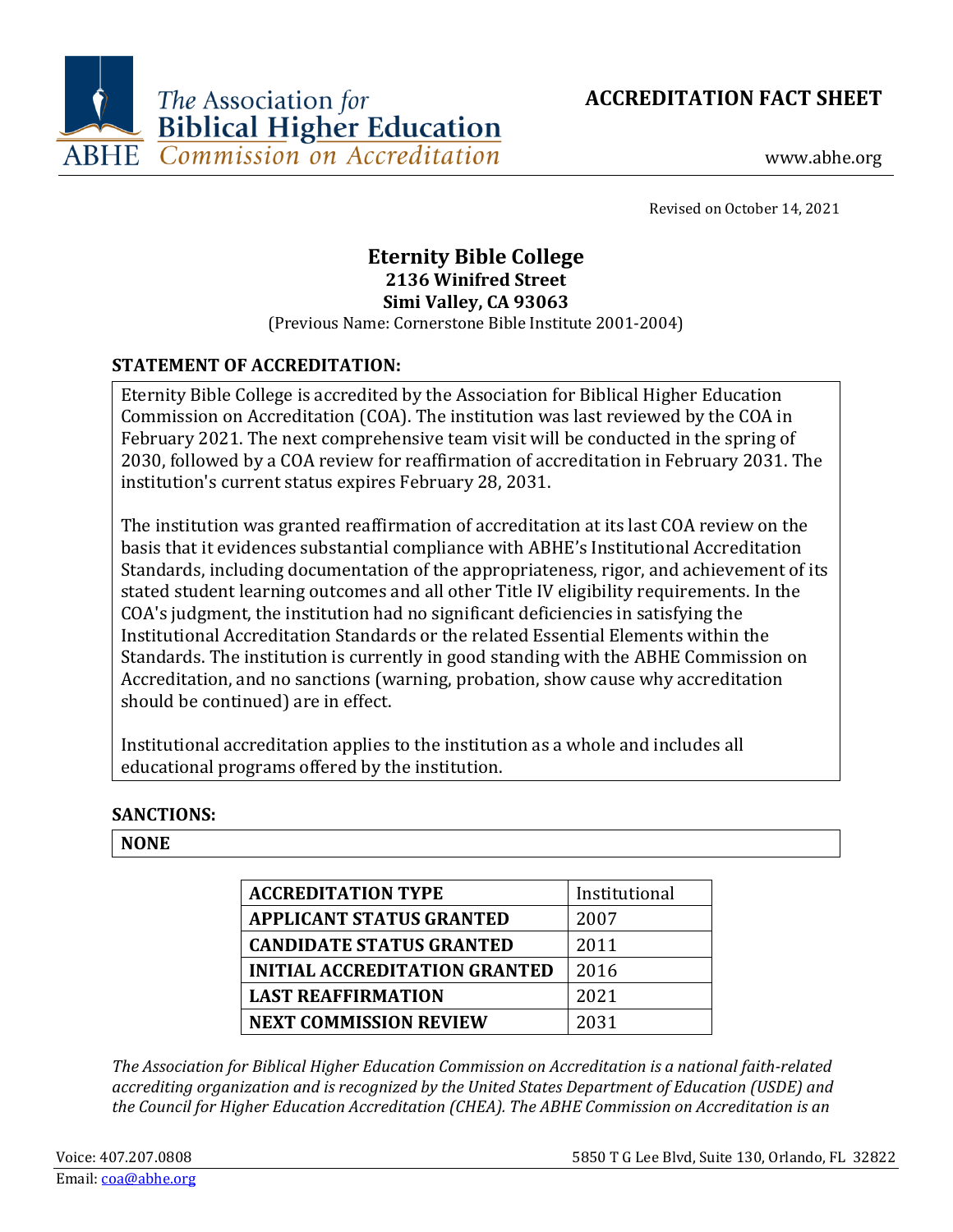*institutional and programmatic accreditor. Institutions that are institutionally accredited have been examined as a whole. Institutions that are programmatically accredited have specific programs that have been reviewed in light of ABHE standards. This statement of accreditation information is the Commission's official statement of an institution's accredited status.*

#### **ACCREDITATION DECISIONS:**

| <b>DATE</b>                                                                                                        | <b>ACTION</b>                          |  |
|--------------------------------------------------------------------------------------------------------------------|----------------------------------------|--|
| February 2021                                                                                                      | Granted reaffirmation of accreditation |  |
| Includes the following: applicant status, candidate status, initial accreditation, reaffirmation of accreditation. |                                        |  |

*Includes the following: applicant status, candidate status, initial accreditation, reaffirmation of accreditation, sanction, substantive change approval - last 5 years. Please see the "Policy on Communication of Accreditation Decisions" in the COA Manual.*

# **APPROVED DELIVERY METHODS:**

| TYPE:                             | <b>APPROVAL:</b>                                                                                             |
|-----------------------------------|--------------------------------------------------------------------------------------------------------------|
| Distance Education (online)       | The institution is authorized to offer up to 100% of an                                                      |
|                                   | academic program via distance education (online).                                                            |
| <b>Correspondence Education</b>   | The institution is authorized to offer up to 49% of an                                                       |
|                                   | academic program via correspondence education.                                                               |
| <b>Competency-Based Education</b> | The institution is authorized to offer up to 49% of an<br>academic program via competency-based education by |
|                                   | the course/credit approach or direct assessment.                                                             |

*Please see the "Policy on Alternative Academic Patterns" in the COA Manual.*

## **APPROVED OFF-CAMPUS LOCATIONS:**

| $\perp$ TYPE   | <b>ADDRESS</b>                                    |
|----------------|---------------------------------------------------|
| Extension Site | 10500 SW Nimbus Ave., Bldg. T, Portland, OR 97223 |
| Extension Site | 6225 Atascadero Ave., CA 93422                    |

*A branch campus is an additional location of an institution that is geographically apart and independent of the main campus of the institution and (1) is permanent in nature;(2) offers courses in educational programs leading to a degree, certificate, or other recognized educational credential;(3) has its own faculty and administrative or supervisory organization; and (4) has its own budgetary and hiring authority. An additional location is a facility that is geographically apart from the main campus of the institution and at which the institution offers at least 50% of a program through classroom courses, hybrid courses, or a combination of both. An additional location may qualify as a branch campus and be subject to requirements pertaining to branch campuses. An extension site is an off-campus location where less than 50% of a degree program may be earned by classroom courses, hybrid courses, or a combination of both.*

| DEGREE/DIPLOMA/CERTIFICATE                    | PROGRAM (MAJOR/CONCENTRATION)      |
|-----------------------------------------------|------------------------------------|
| Certificate                                   | <b>Biblical Studies</b>            |
| Certificate                                   | <b>Christian Ministry</b>          |
| Certificate                                   | Discipleship and Counseling        |
| Certificate                                   | <b>Global Ministry</b>             |
| Certificate                                   | <b>Transformational Leadership</b> |
| Certificate                                   | <b>Youth Ministry</b>              |
| Associate in Foundations of Christian Thought |                                    |

## **APPROVED EDUCATIONAL PROGRAMS:**